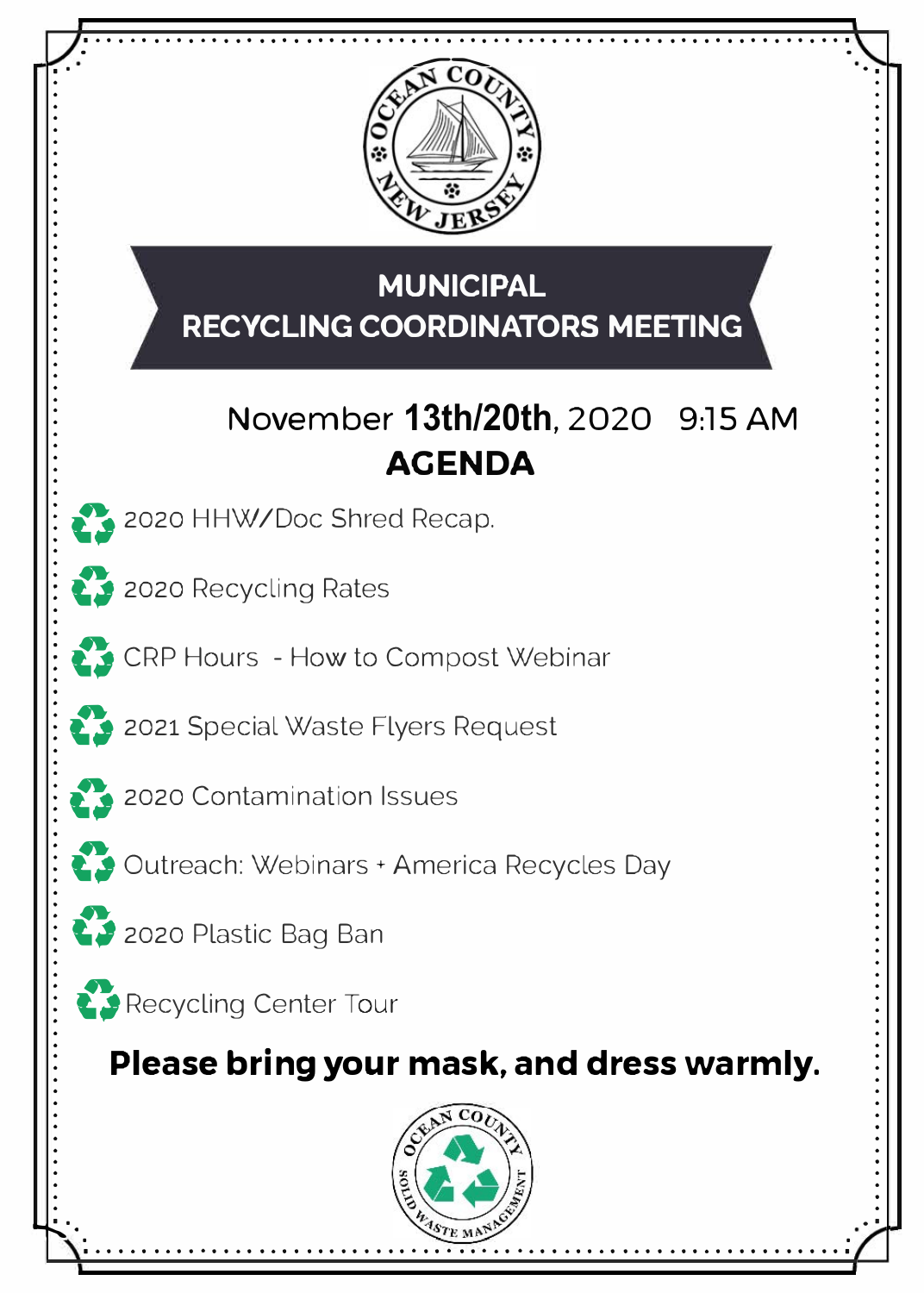

### **MUNICIPAL RECYCLING COORDINATORS MEETING**

### November 13, 2020

X for CRP **Affiliation** credits **Name** Signature (Municipality or Org.)  $(1.5)$ (Please Print) meeting credits)  $\mathbf{1}$ Der  $Hf$ PIRRERA  $\overline{c}$  $\overrightarrow{3}$ Enjula J  $\ell$ 5 Seaside Park Erre Wojciechowsk S 6 Pt. Pleasant BragenEdly Brage Solly  $\overline{7}$ BARBARA /ERREGINO SEASINE HEIGHTS 8 Patricia Kile Point Pleasant Beach  $t \rightarrow 0$ 9 mbrosio Tup of OCEAN 21.AT 10 Brian Lanbard 11  $1111$ Harvey Cedars 12 13 14 15 16 17 18 19 20 21 22 23

Ocean County Department of Solid Waste Management www.co.ocean.nj.us/recycle